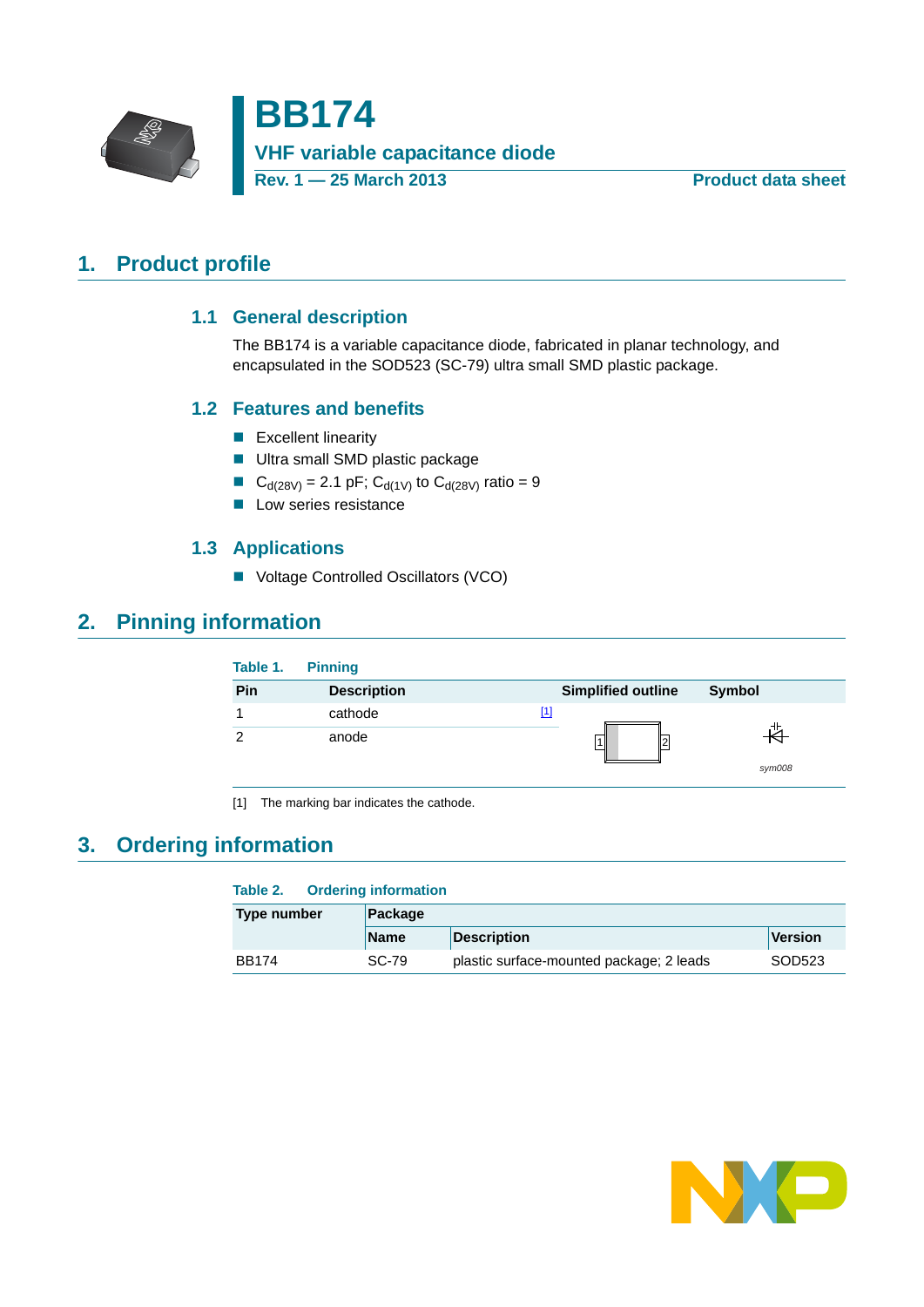## <span id="page-1-2"></span>**4. Marking**

| Table 3. Marking |                     |
|------------------|---------------------|
| Type number      | <b>Marking code</b> |
| <b>BB174</b>     | СF                  |

# <span id="page-1-3"></span>**5. Limiting values**

#### **Table 4. Limiting values**

*In accordance with the Absolute Maximum Rating System (IEC 60134).*

| Symbol           | Parameter            | <b>Conditions</b>                                  |   | Min Max        | Unit |
|------------------|----------------------|----------------------------------------------------|---|----------------|------|
| VR               | reverse voltage      |                                                    |   | 30             |      |
|                  |                      | peak value in series with a 10 k $\Omega$ resistor | - | 35             |      |
| ΙF               | forward current      |                                                    |   | 20             | mA   |
| $T_{\text{stg}}$ | storage temperature  |                                                    |   | $-55$ +150 °C  |      |
| т.               | junction temperature |                                                    |   | $-55 + 125$ °C |      |

## <span id="page-1-4"></span>**6. Characteristics**

#### **Table 5. Characteristics**

 $T_j = 25$  °C unless otherwise specified.

| Symbol                  | <b>Parameter</b>                                      | <b>Conditions</b>                     |                                   | <b>Min</b>               | <b>Typ</b>               | Max      | Unit |
|-------------------------|-------------------------------------------------------|---------------------------------------|-----------------------------------|--------------------------|--------------------------|----------|------|
| $I_R$                   | reverse current                                       | $V_{\rm R} = 30$ V                    | $11 -$                            |                          | $\overline{\phantom{0}}$ | 10       | nA   |
|                         |                                                       | $V_R = 30 V$ ; T <sub>i</sub> = 85 °C | $\begin{bmatrix} 1 \end{bmatrix}$ |                          | $\overline{\phantom{0}}$ | 200      | nA   |
| $r_{\rm s}$             | diode series resistance $f = 470$ MHz; $C_d = 9$ pF   |                                       |                                   | $\overline{\phantom{a}}$ | 0.6                      | 0.75     | Ω    |
| $C_d$                   | diode capacitance                                     | $f = 1$ MHz                           | $[2]$                             |                          |                          |          |      |
|                         |                                                       | $V_R = 1 V$                           |                                   | $18.22 -$                |                          | 21.26 pF |      |
|                         |                                                       | $V_{\rm R} = 28$ V                    |                                   | 1.951 2.1                |                          | 2.225 pF |      |
| $C_{d(1V)}/C_{d(2V)}$   | diode capacitance ratio $f = 1$ MHz<br>(1 V to 2 V)   |                                       |                                   | $\overline{\phantom{a}}$ | $1.27 -$                 |          |      |
| $C_{d(1V)}/C_{d(28V)}$  | diode capacitance ratio $f = 1$ MHz<br>(1 V to 28 V)  |                                       |                                   | 8.45                     | 9                        | 10.9     |      |
| $C_{d(25V)}/C_{d(28V)}$ | diode capacitance ratio $f = 1$ MHz<br>(25 V to 28 V) |                                       |                                   | $\overline{a}$           | $1.05 -$                 |          |      |
|                         |                                                       |                                       |                                   |                          |                          |          |      |

<span id="page-1-0"></span>[1] See [Figure 2.](#page-2-0)

<span id="page-1-1"></span>[2] See [Figure 1](#page-2-1) and [Figure 3](#page-2-2).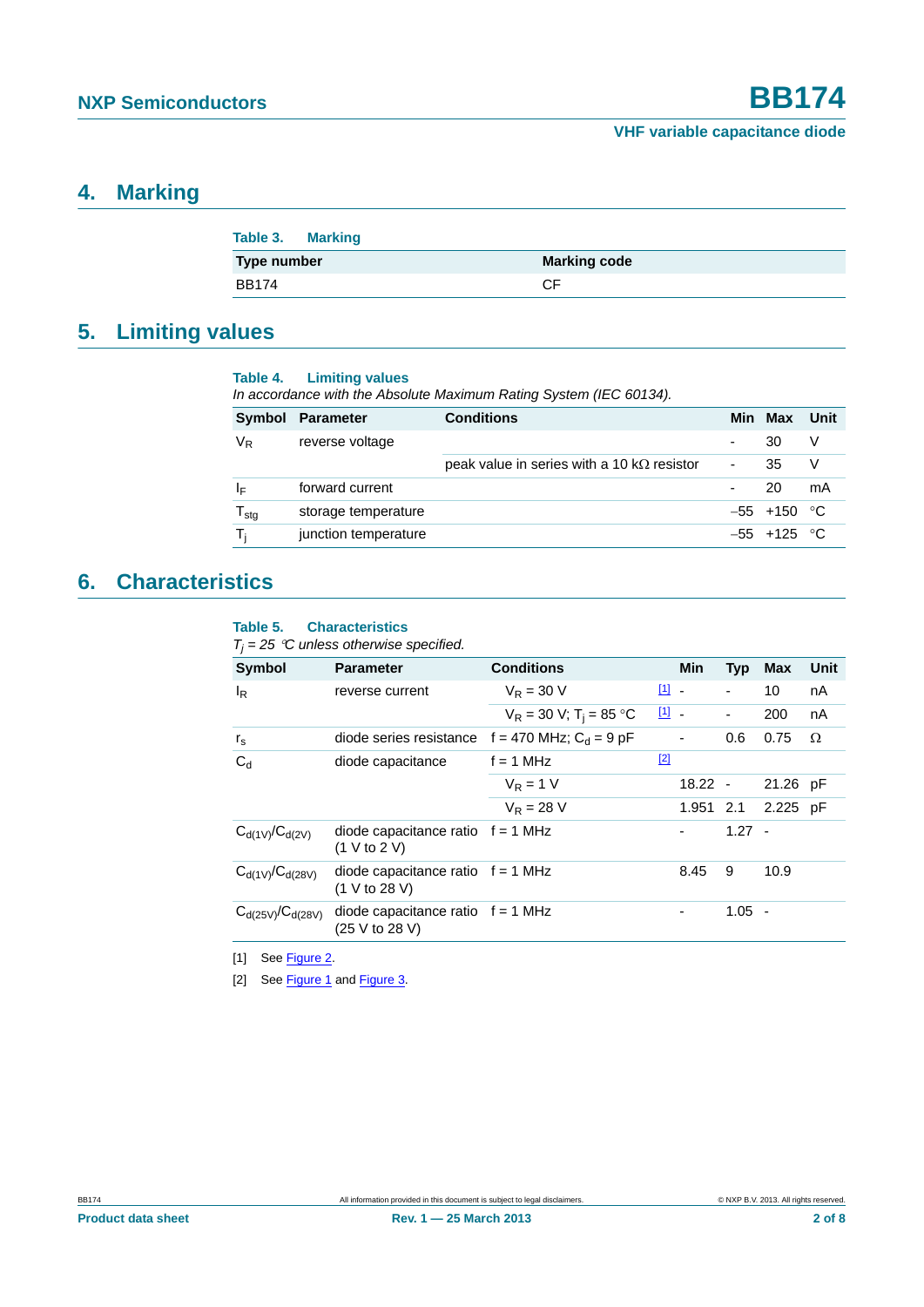# **NXP Semiconductors BB174**

### <span id="page-2-2"></span>**VHF variable capacitance diode**

<span id="page-2-1"></span><span id="page-2-0"></span>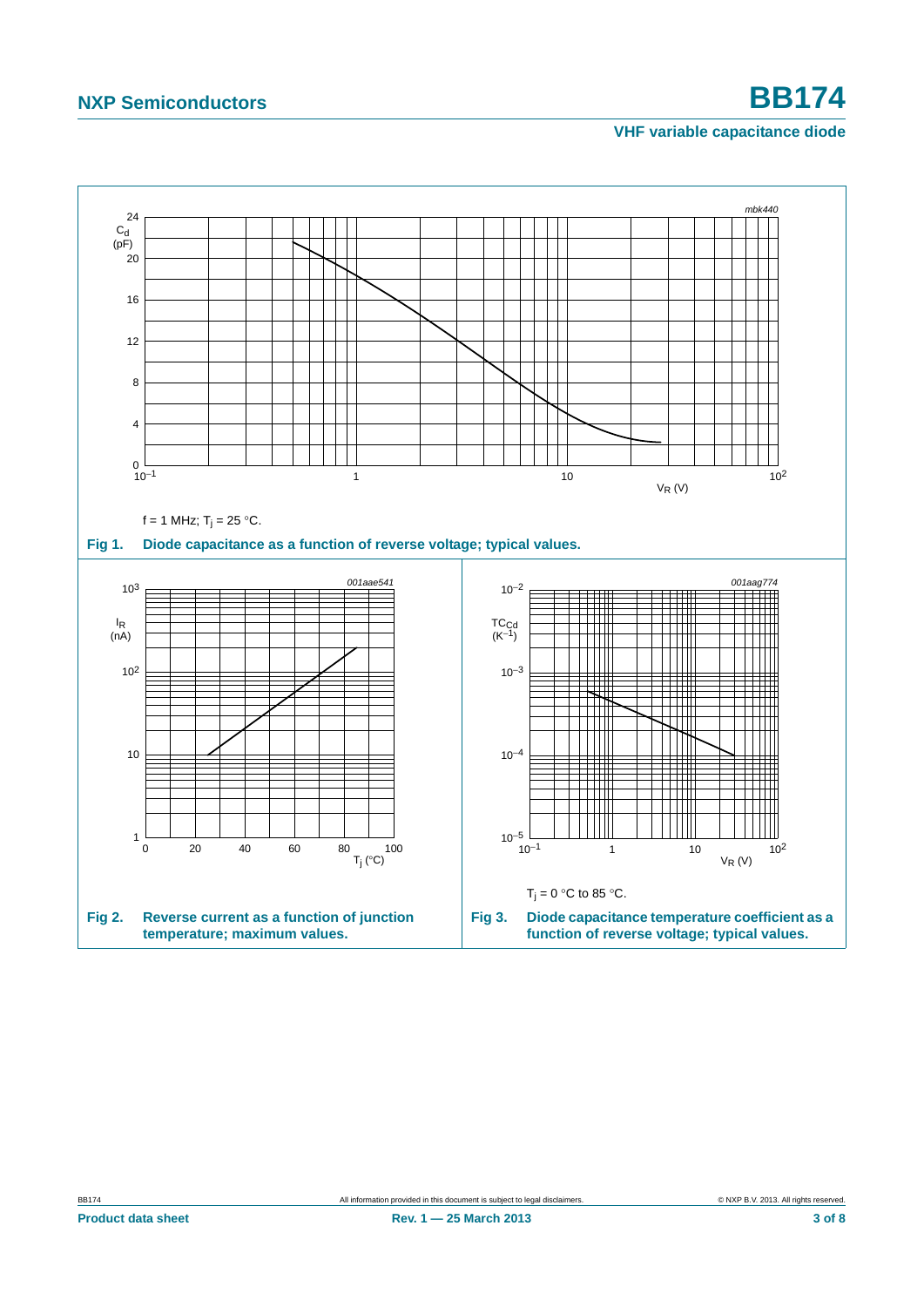**VHF variable capacitance diode**

# <span id="page-3-0"></span>**7. Package outline**



**Fig 4. Package outline SOD523 (SC-79)**

**Product data sheet** 4 of 8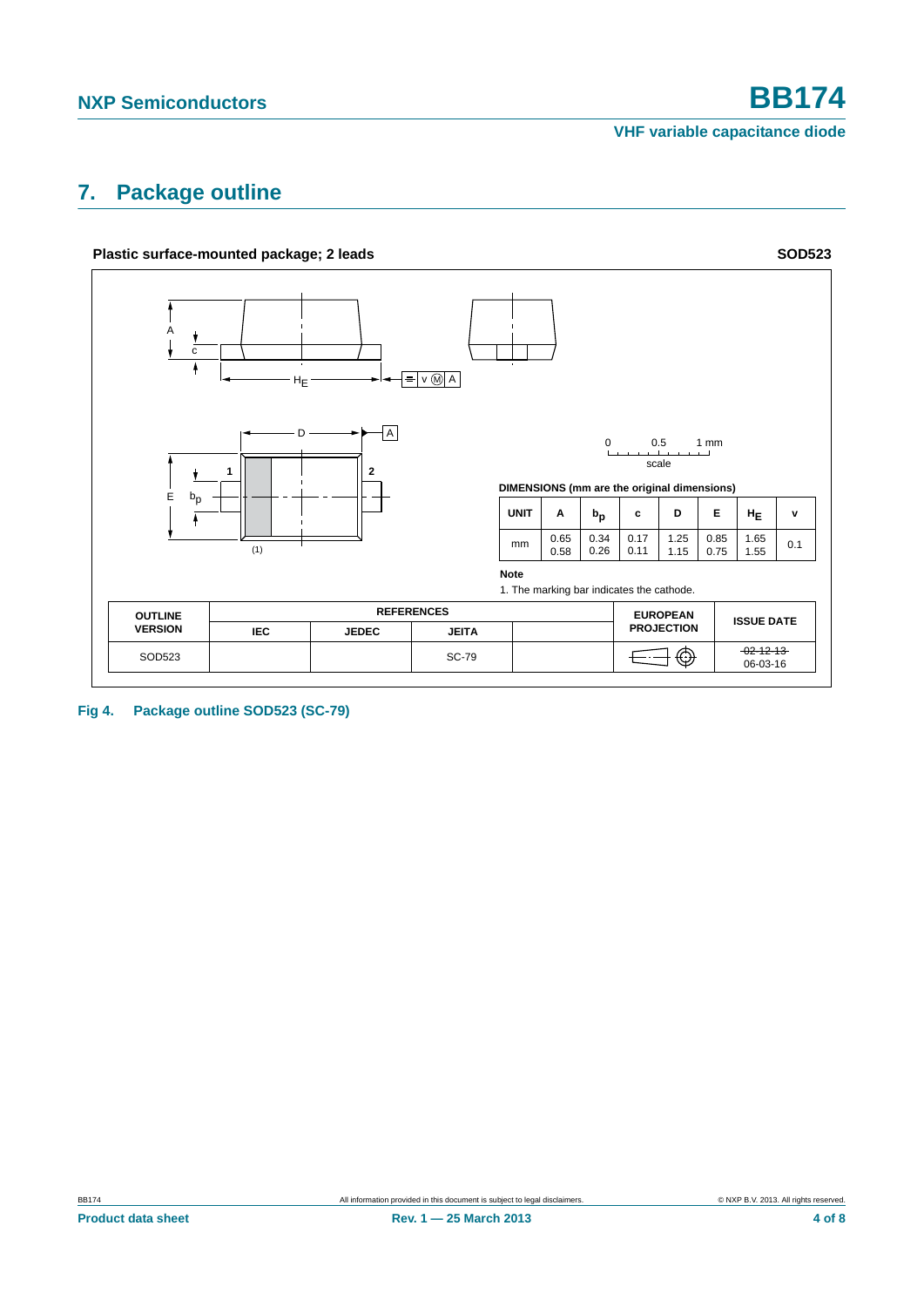# <span id="page-4-0"></span>**8. Abbreviations**

| Table 6.   | <b>Abbreviations</b>          |
|------------|-------------------------------|
| Acronym    | <b>Description</b>            |
| <b>SMD</b> | <b>Surface Mounted Device</b> |
| VHF        | Very High Frequency           |

# <span id="page-4-1"></span>**9. Revision history**

| Table 7.<br><b>Revision history</b> |              |                    |                      |                          |
|-------------------------------------|--------------|--------------------|----------------------|--------------------------|
| Document ID                         | Release date | Data sheet status  | <b>Change notice</b> | <b>Supersedes</b>        |
| BB174 v.1                           | 20130325     | Product data sheet | $\overline{a}$       | $\overline{\phantom{a}}$ |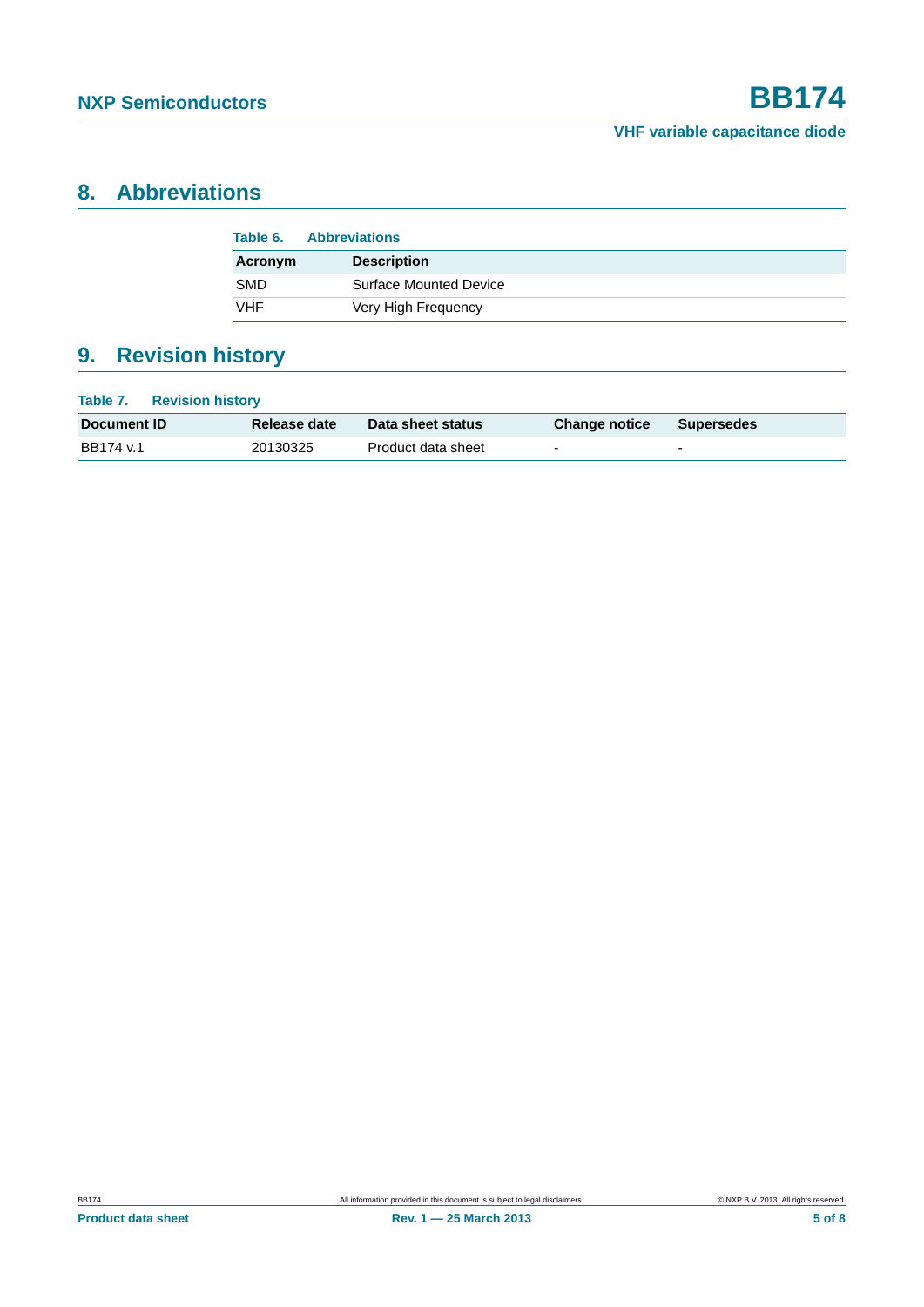# <span id="page-5-0"></span>**10. Legal information**

## <span id="page-5-1"></span>**10.1 Data sheet status**

| Document status[1][2]          | Product status <sup>[3]</sup> | <b>Definition</b>                                                                     |
|--------------------------------|-------------------------------|---------------------------------------------------------------------------------------|
| Objective [short] data sheet   | Development                   | This document contains data from the objective specification for product development. |
| Preliminary [short] data sheet | Qualification                 | This document contains data from the preliminary specification.                       |
| Product [short] data sheet     | Production                    | This document contains the product specification.                                     |

[1] Please consult the most recently issued document before initiating or completing a design.

[2] The term 'short data sheet' is explained in section "Definitions".

[3] The product status of device(s) described in this document may have changed since this document was published and may differ in case of multiple devices. The latest product status<br>information is available on the Intern

## <span id="page-5-2"></span>**10.2 Definitions**

**Draft —** The document is a draft version only. The content is still under internal review and subject to formal approval, which may result in modifications or additions. NXP Semiconductors does not give any representations or warranties as to the accuracy or completeness of information included herein and shall have no liability for the consequences of use of such information.

**Short data sheet —** A short data sheet is an extract from a full data sheet with the same product type number(s) and title. A short data sheet is intended for quick reference only and should not be relied upon to contain detailed and full information. For detailed and full information see the relevant full data sheet, which is available on request via the local NXP Semiconductors sales office. In case of any inconsistency or conflict with the short data sheet, the full data sheet shall prevail.

**Product specification —** The information and data provided in a Product data sheet shall define the specification of the product as agreed between NXP Semiconductors and its customer, unless NXP Semiconductors and customer have explicitly agreed otherwise in writing. In no event however, shall an agreement be valid in which the NXP Semiconductors product is deemed to offer functions and qualities beyond those described in the Product data sheet.

## <span id="page-5-3"></span>**10.3 Disclaimers**

**Limited warranty and liability —** Information in this document is believed to be accurate and reliable. However, NXP Semiconductors does not give any representations or warranties, expressed or implied, as to the accuracy or completeness of such information and shall have no liability for the consequences of use of such information. NXP Semiconductors takes no responsibility for the content in this document if provided by an information source outside of NXP Semiconductors.

In no event shall NXP Semiconductors be liable for any indirect, incidental, punitive, special or consequential damages (including - without limitation - lost profits, lost savings, business interruption, costs related to the removal or replacement of any products or rework charges) whether or not such damages are based on tort (including negligence), warranty, breach of contract or any other legal theory.

Notwithstanding any damages that customer might incur for any reason whatsoever, NXP Semiconductors' aggregate and cumulative liability towards customer for the products described herein shall be limited in accordance with the *Terms and conditions of commercial sale* of NXP Semiconductors.

**Right to make changes —** NXP Semiconductors reserves the right to make changes to information published in this document, including without limitation specifications and product descriptions, at any time and without notice. This document supersedes and replaces all information supplied prior to the publication hereof.

**Suitability for use —** NXP Semiconductors products are not designed, authorized or warranted to be suitable for use in life support, life-critical or safety-critical systems or equipment, nor in applications where failure or malfunction of an NXP Semiconductors product can reasonably be expected to result in personal injury, death or severe property or environmental damage. NXP Semiconductors and its suppliers accept no liability for inclusion and/or use of NXP Semiconductors products in such equipment or applications and therefore such inclusion and/or use is at the customer's own risk.

**Applications —** Applications that are described herein for any of these products are for illustrative purposes only. NXP Semiconductors makes no representation or warranty that such applications will be suitable for the specified use without further testing or modification.

Customers are responsible for the design and operation of their applications and products using NXP Semiconductors products, and NXP Semiconductors accepts no liability for any assistance with applications or customer product design. It is customer's sole responsibility to determine whether the NXP Semiconductors product is suitable and fit for the customer's applications and products planned, as well as for the planned application and use of customer's third party customer(s). Customers should provide appropriate design and operating safeguards to minimize the risks associated with their applications and products.

NXP Semiconductors does not accept any liability related to any default. damage, costs or problem which is based on any weakness or default in the customer's applications or products, or the application or use by customer's third party customer(s). Customer is responsible for doing all necessary testing for the customer's applications and products using NXP Semiconductors products in order to avoid a default of the applications and the products or of the application or use by customer's third party customer(s). NXP does not accept any liability in this respect.

**Limiting values —** Stress above one or more limiting values (as defined in the Absolute Maximum Ratings System of IEC 60134) will cause permanent damage to the device. Limiting values are stress ratings only and (proper) operation of the device at these or any other conditions above those given in the Recommended operating conditions section (if present) or the Characteristics sections of this document is not warranted. Constant or repeated exposure to limiting values will permanently and irreversibly affect the quality and reliability of the device.

**Terms and conditions of commercial sale —** NXP Semiconductors products are sold subject to the general terms and conditions of commercial sale, as published at<http://www.nxp.com/profile/terms>, unless otherwise agreed in a valid written individual agreement. In case an individual agreement is concluded only the terms and conditions of the respective agreement shall apply. NXP Semiconductors hereby expressly objects to applying the customer's general terms and conditions with regard to the purchase of NXP Semiconductors products by customer.

**No offer to sell or license —** Nothing in this document may be interpreted or construed as an offer to sell products that is open for acceptance or the grant, conveyance or implication of any license under any copyrights, patents or other industrial or intellectual property rights.

BB174 All information provided in this document is subject to legal disclaimers. © NXP B.V. 2013. All rights reserved.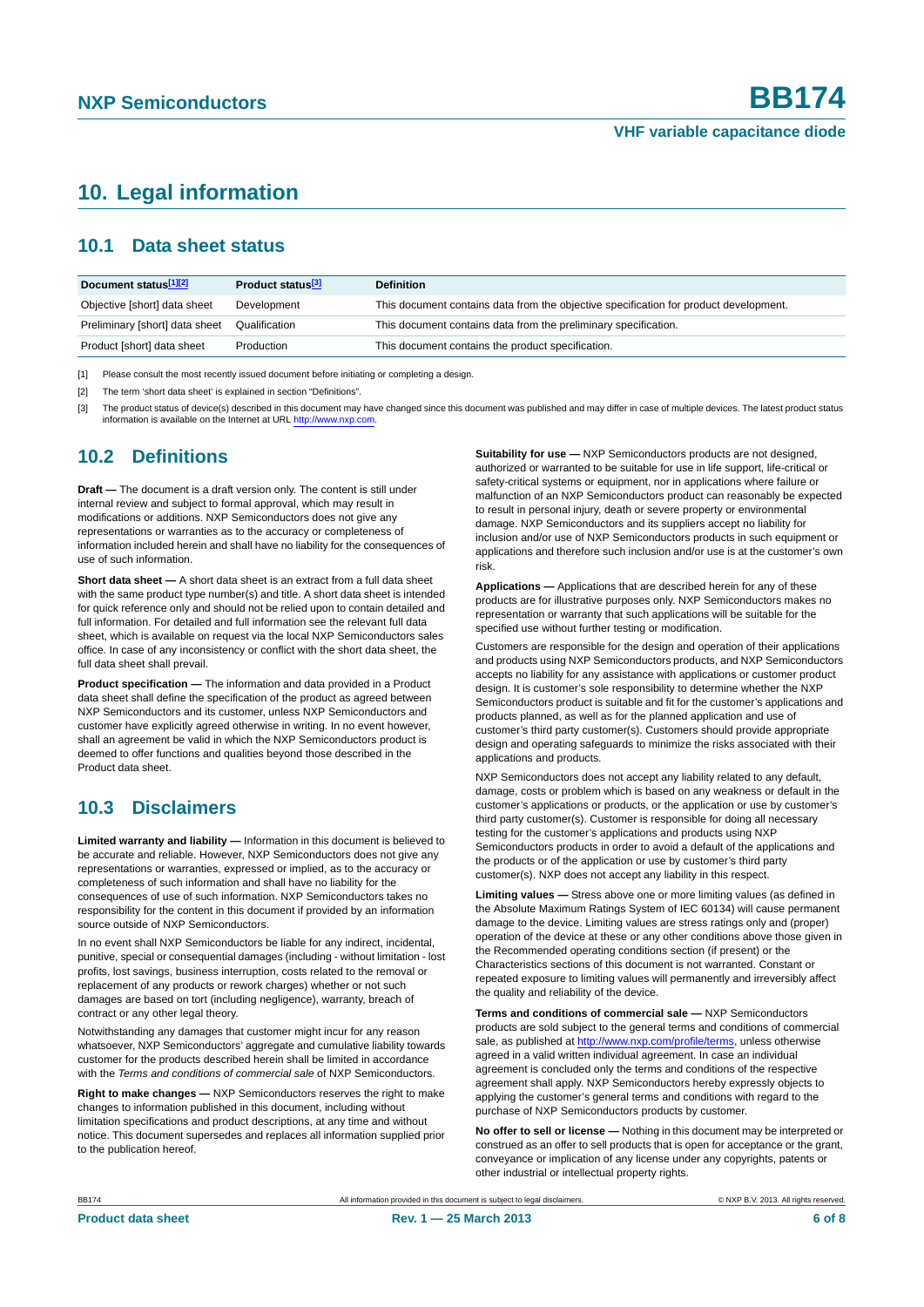#### **VHF variable capacitance diode**

**Export control —** This document as well as the item(s) described herein may be subject to export control regulations. Export might require a prior authorization from competent authorities.

**Non-automotive qualified products —** Unless this data sheet expressly states that this specific NXP Semiconductors product is automotive qualified, the product is not suitable for automotive use. It is neither qualified nor tested in accordance with automotive testing or application requirements. NXP Semiconductors accepts no liability for inclusion and/or use of non-automotive qualified products in automotive equipment or applications.

In the event that customer uses the product for design-in and use in automotive applications to automotive specifications and standards, customer (a) shall use the product without NXP Semiconductors' warranty of the product for such automotive applications, use and specifications, and (b) whenever customer uses the product for automotive applications beyond

NXP Semiconductors' specifications such use shall be solely at customer's own risk, and (c) customer fully indemnifies NXP Semiconductors for any liability, damages or failed product claims resulting from customer design and use of the product for automotive applications beyond NXP Semiconductors' standard warranty and NXP Semiconductors' product specifications.

**Translations —** A non-English (translated) version of a document is for reference only. The English version shall prevail in case of any discrepancy between the translated and English versions.

## <span id="page-6-0"></span>**10.4 Trademarks**

Notice: All referenced brands, product names, service names and trademarks are the property of their respective owners.

# <span id="page-6-1"></span>**11. Contact information**

For more information, please visit: **http://www.nxp.com**

For sales office addresses, please send an email to: **salesaddresses@nxp.com**